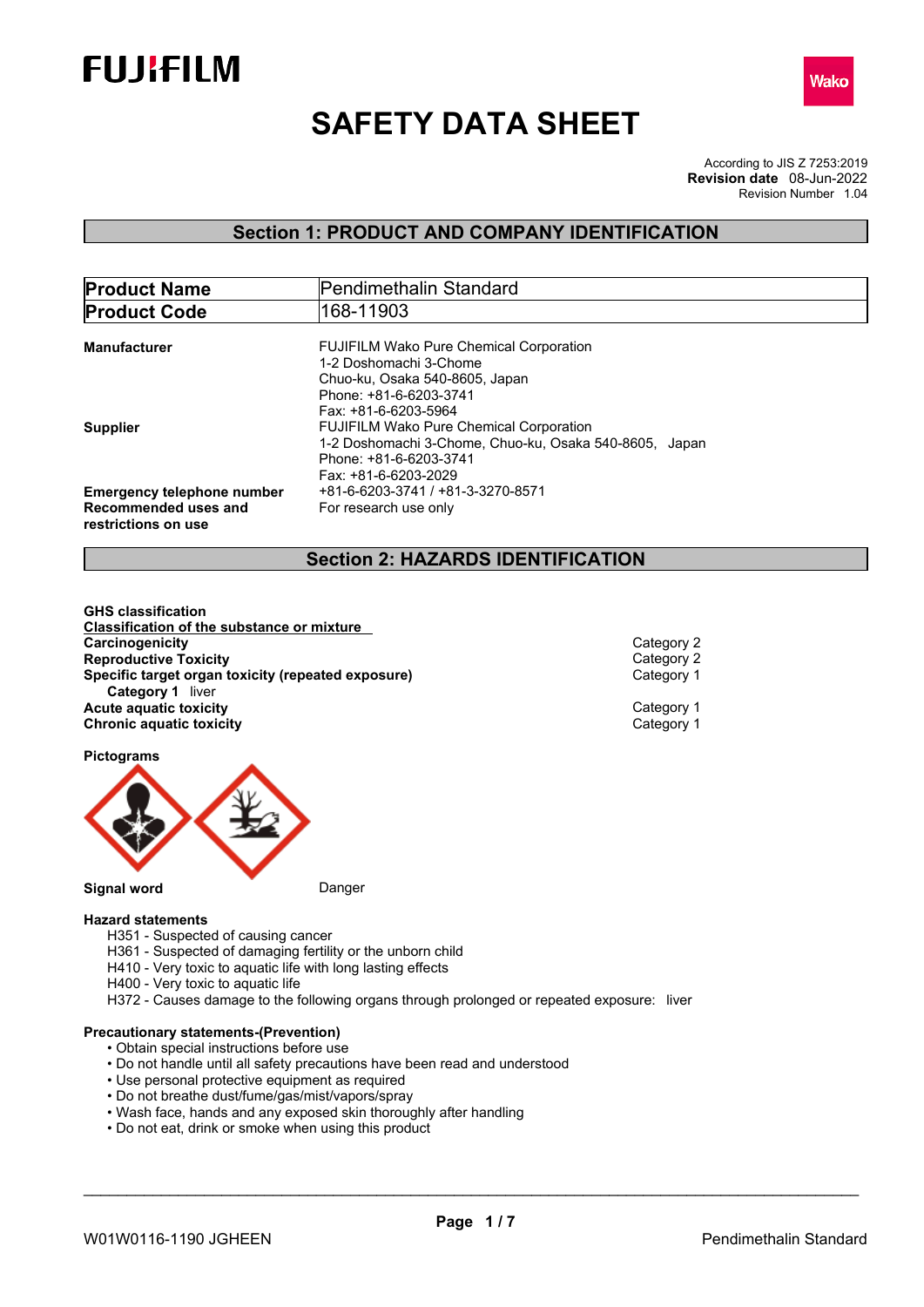#### • Avoid release to the environment

- **Precautionary statements-(Response)**
	- IF exposed or concerned: Get medical advice/attention
	- Collect spillage
- **Precautionary statements-(Storage)**
	- Store locked up

**Precautionary statements-(Disposal)**

• Dispose of contents/container to an approved waste disposal plant

#### **Others**

**Other hazards** Not available

### **Section 3: COMPOSITION/INFORMATION ON INGREDIENTS**

**Single Substance or Mixture** Substance

### **Formula** C13H19N3O4

| <b>Chemical Name</b>                                                                                 | Weight-%                                                          | <b>Molecular weight</b> | <b>ENCS</b> | <b>ISHL</b><br>. No. | <b>CAS RN</b> |  |
|------------------------------------------------------------------------------------------------------|-------------------------------------------------------------------|-------------------------|-------------|----------------------|---------------|--|
| Pendimethalin                                                                                        | 281.31<br>N/A<br>-561<br>40487<br>$\sim$<br>98.0<br>(40)<br>7-47- |                         |             |                      |               |  |
| <b>Note</b><br><b>ISHL</b><br>No<br>s announced chemical substances.<br>the<br>means<br>table<br>.on |                                                                   |                         |             |                      |               |  |

**Impurities and/or Additives:** Not applicable

### **Section 4: FIRST AID MEASURES**

#### **Inhalation**

Remove to fresh air. If symptoms persist, call a physician.

**Skin contact**

Wash off immediately with soap and plenty of water. If symptoms persist, call a physician.

**Eye contact**

IF IN EYES: Rinse cautiously with water for several minutes. Remove contact lenses, if present and easy to do. Continue rinsing. Immediate medical attention is required.

#### **Ingestion**

Rinse mouth. Never give anything by mouth to an unconscious person. Call a physician or poison control center immediately. Do not induce vomiting without medical advice.

### **Protection of first-aiders**

Use personal protective equipment as required.

**Section 5: FIRE FIGHTING MEASURES**

#### **Suitable extinguishing media**

Water spray (fog), Carbon dioxide (CO2), Foam, Extinguishing powder, Sand

#### **Unsuitable extinguishing media**

No information available

## **Specific hazards arising from the chemical product**

Thermal decomposition can lead to release of irritating and toxic gases and vapors.

### **Special extinguishing method**

### No information available

## **Special protective actions for**

**fire-fighters**

Use personal protective equipment as required.Firefighters should wear self-contained breathing apparatus and full firefighting turnout gear.

### **Section 6: ACCIDENTAL RELEASE MEASURES**

### **Personal precautions, protective equipment and emergency procedures**

W01W0116-1190 JGHFFN Pendimethalin Standard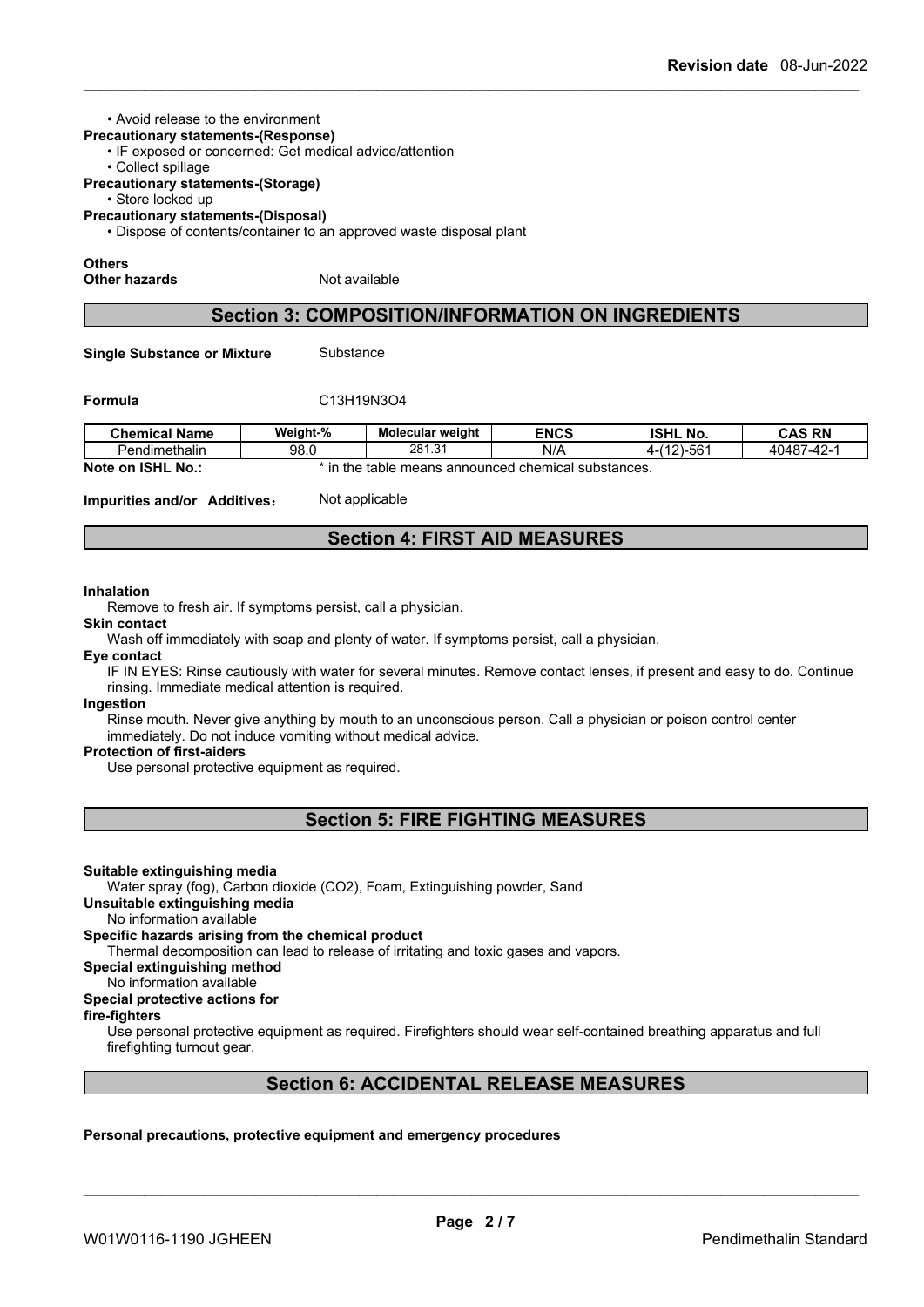For indoor, provide adequate ventilation process until the end of working. Deny unnecessary entry other than the people involved by, for example, using a rope. While working, wear appropriate protective equipments to avoid adhering it on skin, or inhaling the gas. Work from windward, and retract the people downwind.

#### **Environmental precautions**

To be careful not discharged to the environment without being properly handled waste water contaminated.

**Methods and materials for contaminent and methods and materials for cleaning up**

Sweep up and gather scattered particles, and collect it in an empty airtight container.

**Recoverly, neutralization** No information available

**Secondary disaster prevention measures**

Clean contaminated objects and areas thoroughly observing environmental regulations.

### **Section 7: HANDLING AND STORAGE**

### **Handling**

#### **Technical measures**

Do not give shock. Highly flammable. Avoid contact with high temperature objects, spark, and strong oxidizing agents. Use with local exhaust ventilation.

#### **Precautions**

Do not rough handling containers, such as upsetting, falling, giving a shock, and dragging Prevent leakage, overflow, and scattering. Not to generate steam and dust in vain. Seal the container after use. After handling, wash hands and face, and then gargle In places other than those specified, should not be smoking or eating and drinking Should not be brought contaminated protective equipment and gloves to rest stops Deny unnecessary entry of non-emergency personnel to the handling area

#### **Safety handling precautions**

Avoid contact with skin, eyes or clothing. Use personal protective equipment as required.

| Storage                   |                                                                                    |
|---------------------------|------------------------------------------------------------------------------------|
| Safe storage conditions   |                                                                                    |
| <b>Storage conditions</b> | Keep container protect from light tightly closed. Store in a cool (2-10 °C) place. |
| Safe packaging material   | Glass                                                                              |
| Incompatible substances   | Strong oxidizing agents                                                            |

### **Section 8: EXPOSURE CONTROLS/PERSONAL PROTECTION**

#### **Engineering controls**

In case of indoorworkplace, seal the source or use a local exhaust system. Provide the safety shower facility, and hand and eye-wash facility. And display their position clearly.

**Exposure limits** This product, as supplied, does not contain any hazardous materials with occupational exposure limits established by the region specific regulatory bodies.

**Personal protective equipment**<br>**Respiratory protection** Dust mask **Respiratory** protection **Hand protection**<br> **Eye protection**<br> **Eye protection**<br> **Protective eyeglas Skin and body protection** Long-sleeved work clothes

protective eyeglasses or chemical safety goggles

**General hygiene considerations**

Handle in accordance with good industrial hygiene and safety practice.

### **Section 9: PHYSICAL AND CHEMICAL PROPERTIES**

**Form Color Color Color Color** *Color Color Color Color* **<b>***Color Color Color Color Color Color Color Color Color Color Color Color Color Color Color* **Appearance CRYSTALLING Appearance** crystals - crystalline powder **Odor Odor** no data available no data available no data available no data available no data available no data available no data available no data available no data available no data available no data available no data av **Melting point/freezing point**<br>**Boiling point, initial boiling point and boiling range**  $330^{\circ}$ C **Boiling** point, initial boiling point and boiling range **Flammability** no data available **Evaporation rate:** no data available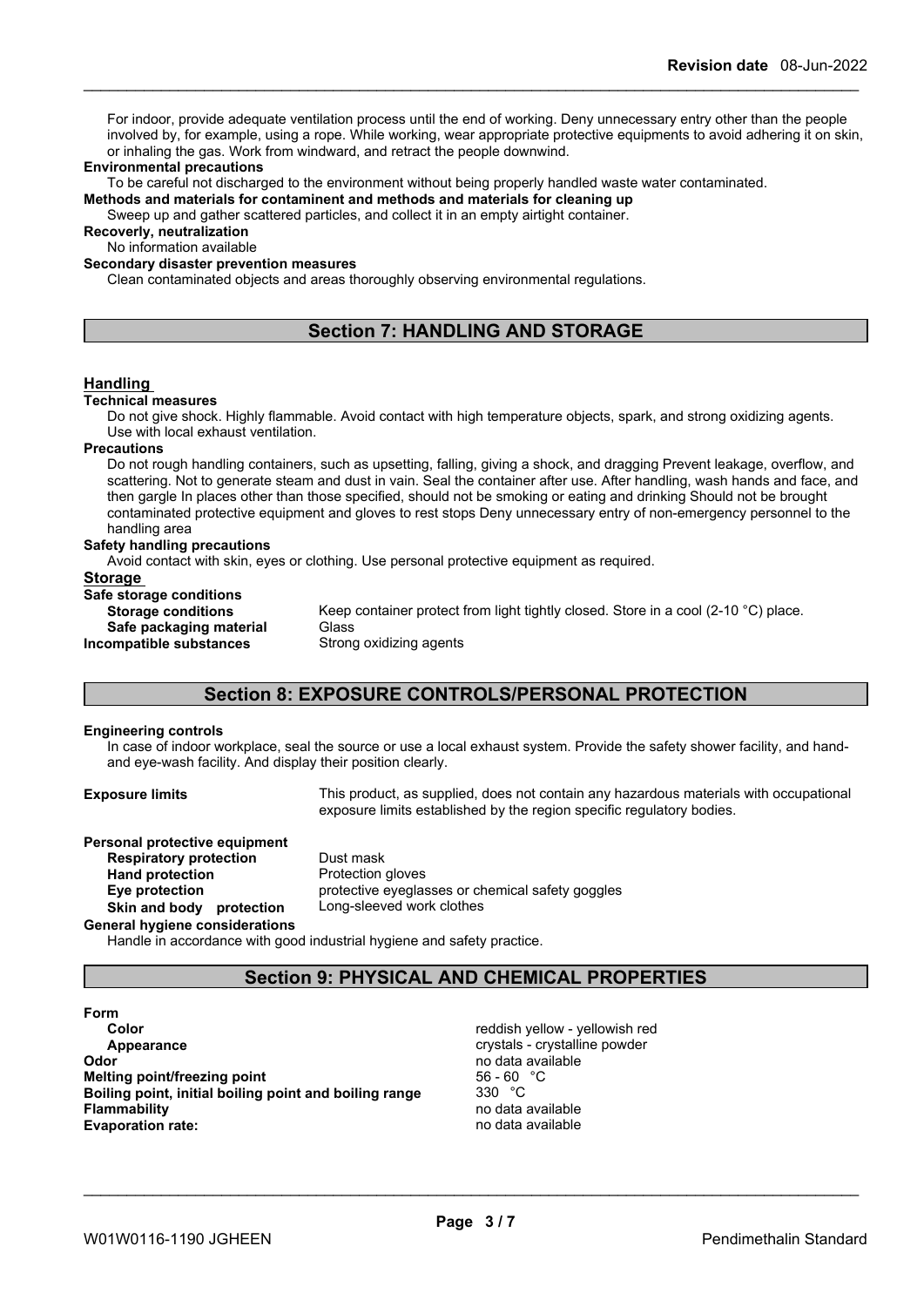| Flammability (solid, gas):<br>Upper/lower flammability or<br>explosive limits | no data available                                             |
|-------------------------------------------------------------------------------|---------------------------------------------------------------|
| Upper:                                                                        | no data available                                             |
| Lower:                                                                        | no data available                                             |
| <b>Flash point</b>                                                            | no data available                                             |
| Auto-ignition temperature:                                                    | no data available                                             |
| Decomposition temperature:                                                    | no data available                                             |
| рH                                                                            | no data available                                             |
| Viscosity (coefficient of viscosity)                                          | no data available                                             |
| <b>Dynamic viscosity</b>                                                      | no data available                                             |
| <b>Solubilities</b>                                                           | acetone: soluble . water: practically insoluble.or insoluble. |
| n-Octanol/water partition coefficient: (log Pow)                              | no data available                                             |
| Vapour pressure                                                               | no data available                                             |
| <b>Specific Gravity / Relative density</b>                                    | no data available                                             |
| Vapour density                                                                | no data available                                             |
| <b>Particle characteristics</b>                                               | no data available                                             |

# **Section 10: STABILITY AND REACTIVITY**

**Stability**

| <b>Reactivity</b>                       | no data available                                                                                      |
|-----------------------------------------|--------------------------------------------------------------------------------------------------------|
| <b>Chemical stability</b>               | May be altered by light.                                                                               |
| <b>Hazardous reactions</b>              |                                                                                                        |
| None under normal processing            |                                                                                                        |
| <b>Conditions to avoid</b>              |                                                                                                        |
|                                         | Extremes of temperature and direct sunlight, Heat, flames and sparks, static electricity, spark, Shock |
| Incompatible materials                  |                                                                                                        |
| Strong oxidizing agents                 |                                                                                                        |
| <b>Hazardous decomposition products</b> |                                                                                                        |
|                                         | Carbon monooxide (CO), Carbon dioxide (CO2), Nitrogen oxides (NOx)                                     |
|                                         |                                                                                                        |

# **Section 11: TOXICOLOGICAL INFORMATION**

| <b>Acute toxicity</b> |                       |                       |                        |
|-----------------------|-----------------------|-----------------------|------------------------|
| <b>Chemical Name</b>  | Oral LD50             | Dermal LD50           | <b>Inhalation LC50</b> |
| Pendimethalin         | · 10000 mg/kg ( Rat ) | ∙ 2,500 mg/kg ( Rat ) | $>$ 320 ma/L<br>Rat    |
|                       |                       |                       |                        |

| <b>Chemical Name</b> | Acute toxicity -oral-source | Acute toxicity -dermal- source   Acute toxicity -inhalation gas- |                          |
|----------------------|-----------------------------|------------------------------------------------------------------|--------------------------|
|                      | information                 | information                                                      | source information       |
| Pendimethalin        | Based on the NITE GHS       | Based on the NITE GHS                                            | Based on the NITE GHS    |
|                      | classification results.     | classification results.                                          | Iclassification results. |

| Based on the NITE GHS<br>Based on the NITE GHS<br>Based on the NITE GHS<br>Pendimethalin | <b>Chemical Name</b> | <b>Acute toxicity -inhalation</b><br>vapor-source information | source information      | <b>Acute toxicity -inhalation dust-Acute toxicity -inhalation mist-</b><br>source information |
|------------------------------------------------------------------------------------------|----------------------|---------------------------------------------------------------|-------------------------|-----------------------------------------------------------------------------------------------|
|                                                                                          |                      | Iclassification results.                                      | classification results. | Iclassification results.                                                                      |

#### **Skin irritation/corrosion**

| <b>Chemical Name</b>                     | Skin corrosion/irritation source information         |  |  |
|------------------------------------------|------------------------------------------------------|--|--|
| Pendimethalin                            | Based on the NITE GHS classification results.        |  |  |
| Serious eye damage/ irritation           |                                                      |  |  |
| <b>Chemical Name</b>                     | Serious eye damage/irritation source information     |  |  |
| Pendimethalin                            | Based on the NITE GHS classification results.        |  |  |
| <b>Respiratory or skin sensitization</b> |                                                      |  |  |
| <b>Chemical Name</b>                     | Respiratory or Skin sensitization source information |  |  |
| Pendimethalin                            | Based on the NITE GHS classification results.        |  |  |
| <b>Reproductive cell mutagenicity</b>    |                                                      |  |  |
| <b>Chemical Name</b>                     | germ cell mutagencity source information             |  |  |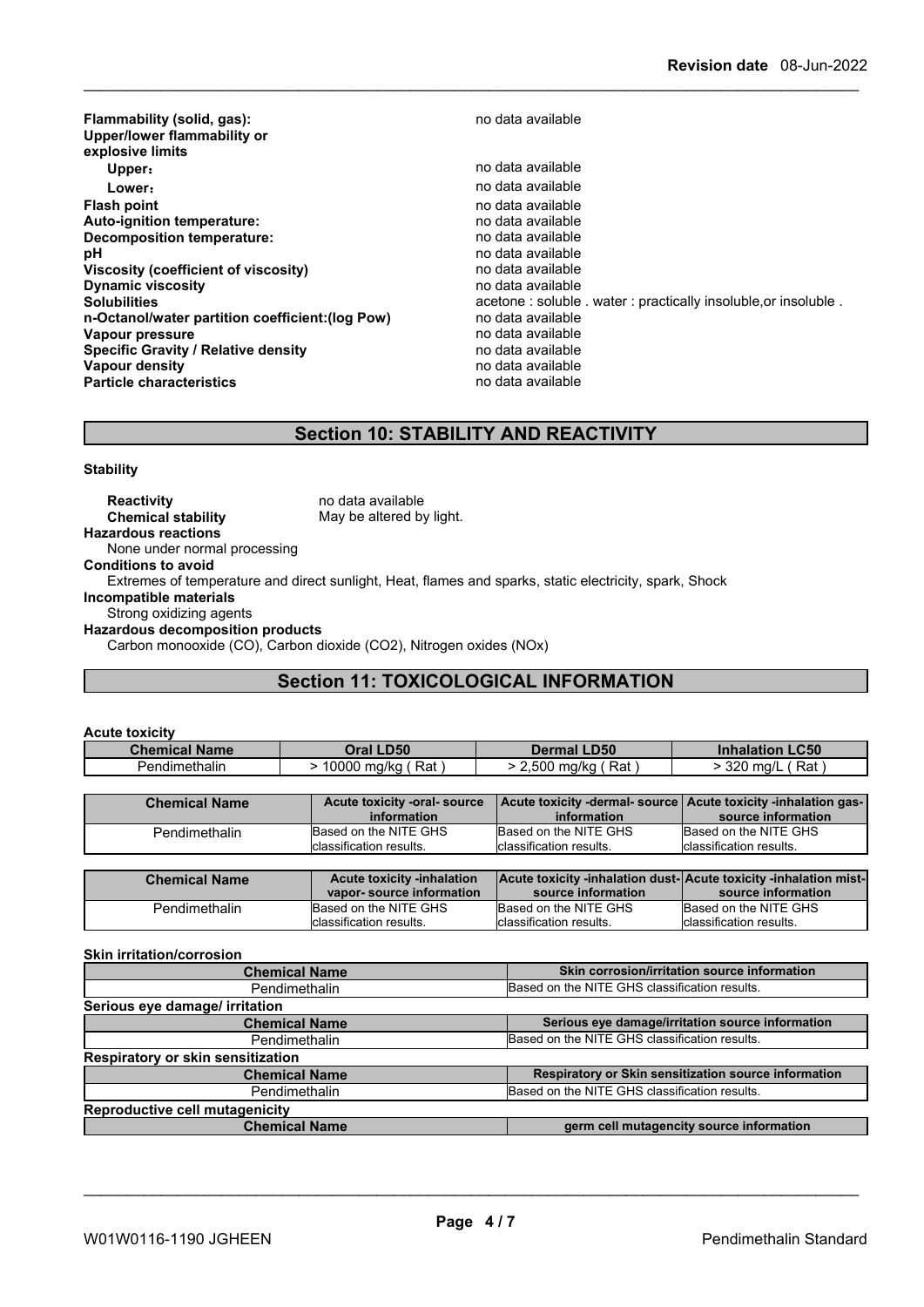| Based on the NITE GHS classification results.<br>Pendimethalin |                                               |
|----------------------------------------------------------------|-----------------------------------------------|
| Carcinogenicity                                                |                                               |
| <b>Chemical Name</b>                                           | Carcinogenicity source information            |
| Pendimethalin                                                  | Based on the NITE GHS classification results. |

#### **Reproductive toxicity**

| $1.981$ , $0.440$ , $1.70$ , $0.7101$ |                                               |
|---------------------------------------|-----------------------------------------------|
| <b>Chemical Name</b>                  | Reproductive toxicity source information      |
| Pendimethalin                         | Based on the NITE GHS classification results. |
| <b>STOT-single exposure</b>           |                                               |
| <b>Chemical Name</b>                  | STOT -single exposure- source information     |
| Pendimethalin                         | Based on the NITE GHS classification results. |
| <b>STOT-repeated exposure</b>         |                                               |
| <b>Chemical Name</b>                  | STOT -repeated exposure- source information   |
| Pendimethalin                         | Based on the NITE GHS classification results. |
| <b>Aspiration hazard</b>              |                                               |
| <b>Chemical Name</b>                  | <b>Aspiration Hazard source information</b>   |
| Pendimethalin                         | Based on the NITE GHS classification results. |
|                                       |                                               |

### **Section 12: ECOLOGICAL INFORMATION**

#### **Ecotoxicity**

| <b>Chemical Name</b> | Algae/aquatic plants | Fish                      | <b>Crustacea</b> |
|----------------------|----------------------|---------------------------|------------------|
| <b>Pendimethalin</b> | N/A                  | LC50: Pimephales promelas | N/A              |
|                      |                      | $0.00019$ mg/L 96 h       |                  |
|                      |                      | LC50:Oncorhynchus mykiss  |                  |
|                      |                      | $0.14$ mg/L 96 h          |                  |
|                      |                      | LC50: Lepomis macrochirus |                  |
|                      |                      | $0.2 \text{ mg/L}$ 96 h   |                  |

#### **Other data**

| <b>Chemical Name</b> | Short-term (acute) hazardous to the<br>aquatic environment source<br>information | Long-term (chronic) hazardous to the<br>aquatic environment source<br>information |
|----------------------|----------------------------------------------------------------------------------|-----------------------------------------------------------------------------------|
| Pendimethalin        | Based on the NITE GHS classification                                             | Based on the NITE GHS classification                                              |
|                      | lresults.                                                                        | Iresults.                                                                         |

| Persistence and degradability    |
|----------------------------------|
| <b>Bioaccumulative potential</b> |
| <b>Mobility in soil</b>          |
| Hazard to the ozone layer        |

**No information available No information available No information available Hazard to the ozone layer** No information available

### **Section 13: DISPOSAL CONSIDERATIONS**

#### **Waste from residues**

Disposal should be in accordance with applicable regional, national and local laws and regulations. **Contaminated container and contaminated packaging**

Disposal should be in accordance with applicable regional, national and local laws and regulations.

### **Section 14: TRANSPORT INFORMATION**

#### **ADR/RID**

| UN number               | UN3077                                                             |
|-------------------------|--------------------------------------------------------------------|
| Proper shipping name:   | Environmentally hazardous substance, solid, n.o.s. (Pendimethalin) |
| UN classfication        |                                                                    |
| Subsidiary hazard class |                                                                    |
| Packing group           | Ш                                                                  |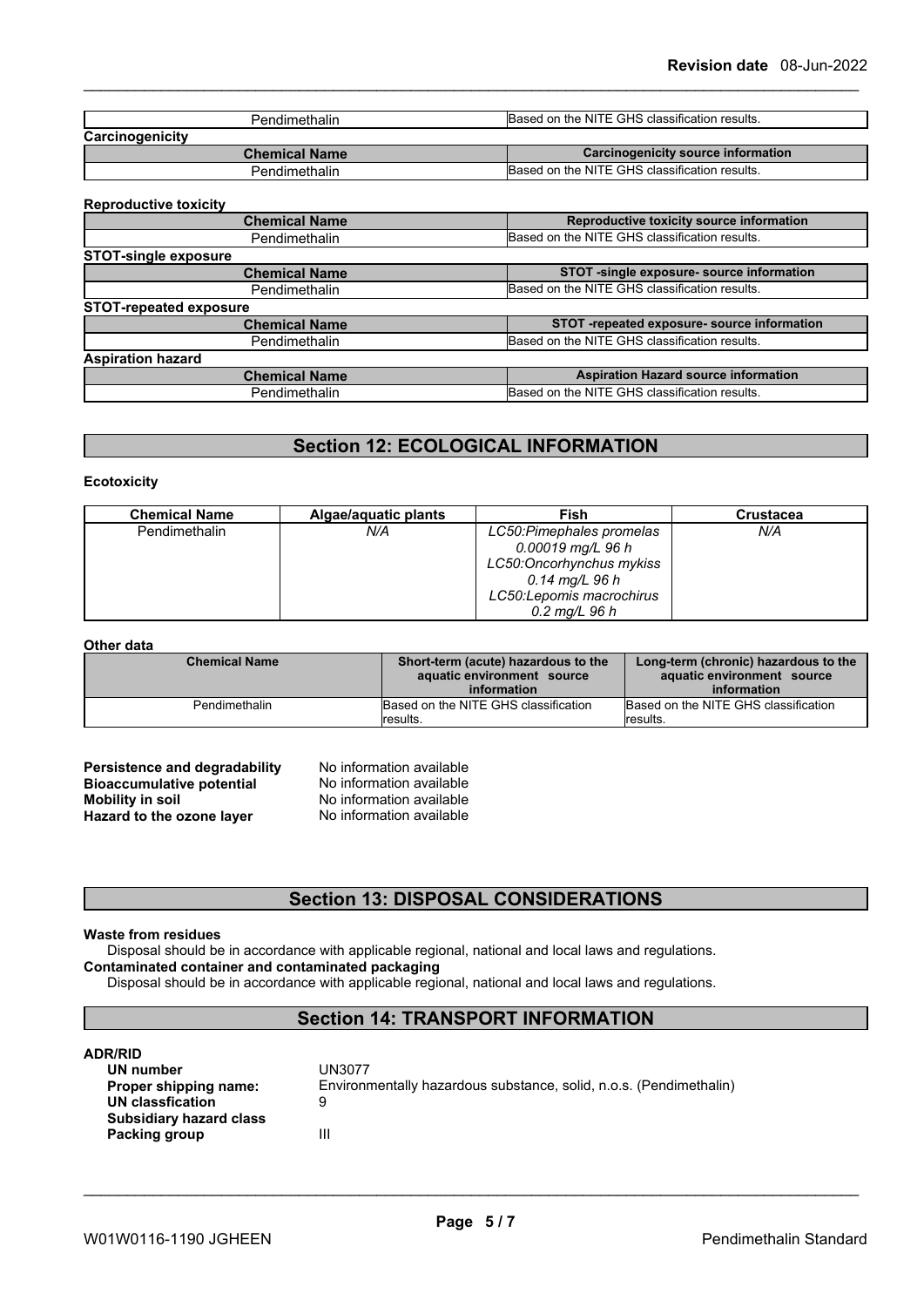| <b>Marine pollutant</b>                                        | Yes.                                                               |  |  |
|----------------------------------------------------------------|--------------------------------------------------------------------|--|--|
| <b>IMDG</b>                                                    |                                                                    |  |  |
| UN number                                                      | UN3077                                                             |  |  |
| Proper shipping name:                                          | Environmentally hazardous substance, solid, n.o.s. (Pendimethalin) |  |  |
| UN classfication                                               | 9                                                                  |  |  |
| <b>Subsidiary hazard class</b>                                 |                                                                    |  |  |
| <b>Packing group</b>                                           | Ш                                                                  |  |  |
| Marine pollutant (Sea)                                         | Yes                                                                |  |  |
| <b>Transport in bulk according to</b> No information available |                                                                    |  |  |
| Annex II of MARPOL 73/78 and                                   |                                                                    |  |  |
| the <b>IBC</b> Code                                            |                                                                    |  |  |
| <b>IATA</b>                                                    |                                                                    |  |  |
| UN number                                                      | UN3077                                                             |  |  |
| Proper shipping name:                                          | Environmentally hazardous substance, solid, n.o.s. (Pendimethalin) |  |  |
| UN classfication                                               | 9                                                                  |  |  |
| <b>Subsidiary hazard class</b>                                 |                                                                    |  |  |
| Packing group                                                  | Ш                                                                  |  |  |
| <b>Environmentally Hazardous</b>                               | Yes                                                                |  |  |
| <b>Substance</b>                                               |                                                                    |  |  |

# **Section 15: REGULATORY INFORMATION**

| <b>International Inventories</b>                |                                                                                        |
|-------------------------------------------------|----------------------------------------------------------------------------------------|
| <b>EINECS/ELINCS</b>                            | Listed                                                                                 |
| <b>TSCA</b>                                     |                                                                                        |
|                                                 |                                                                                        |
| Japanese regulations                            |                                                                                        |
| <b>Fire Service Act</b>                         | Category V, nitro compounds, dangerous grade 2                                         |
| <b>Poisonous and Deleterious</b>                | Not applicable                                                                         |
| <b>Substances Control Law</b>                   |                                                                                        |
| Industrial Safety and Health Act Not applicable |                                                                                        |
| Regulations for the carriage                    | Noxious Substances (Ordinance Art.3, Ministry of Transportation Ordinance Regarding    |
| and storage of dangerous                        | Transport by Ship and Storage, Attached Table 1)                                       |
| goods in ship                                   |                                                                                        |
| <b>Civil Aeronautics Law</b>                    | Misellaneous Dangerous Substances and Articles (Ordinance Art. 194, MITL Nortification |
|                                                 | for Air Transportation of Explosives etc., Attached Table 1)                           |
| <b>Pollutant Release and Transfer Class 1</b>   |                                                                                        |
| <b>Register Law</b>                             |                                                                                        |
| $(-2023.3.31)$                                  |                                                                                        |
| Class 1 - No.                                   | 49                                                                                     |
| <b>Pollutant Release and Transfer</b>           | Class 1                                                                                |
| <b>Register Law</b>                             |                                                                                        |
| $(2023/4/1-)$                                   |                                                                                        |
| Class 1 - No.                                   | 49                                                                                     |
| <b>Export Trade Control Order</b>               | Not applicable                                                                         |
|                                                 |                                                                                        |

| Chemical Name                      | Poisonous and Deleterious<br>Substances Control Law | Substances<br>(Law Art.57-2)<br>$(-2024.3.31)$ | Industrial Safety and Health Act   Pollutant Release and Transfer<br>Register Law<br>$(-2023.3.31)$ |
|------------------------------------|-----------------------------------------------------|------------------------------------------------|-----------------------------------------------------------------------------------------------------|
| Pendimethalin<br>40487-42-1 (98.0) |                                                     |                                                | Applicable                                                                                          |

# **Section 16: OTHER INFORMATION**

| Key literature references and | NITE: National Institute of Technology and Evaluation (JAPAN) |
|-------------------------------|---------------------------------------------------------------|
| sources for data etc.         | http://www.safe.nite.go.jp/japan/db.html                      |
|                               | IATA dangerous Goods Regulations                              |
|                               | RTECS: Registry of Toxic Effects of Chemical Substances       |
|                               | Japan Industrial Safety and Health Association GHS Model SDS  |